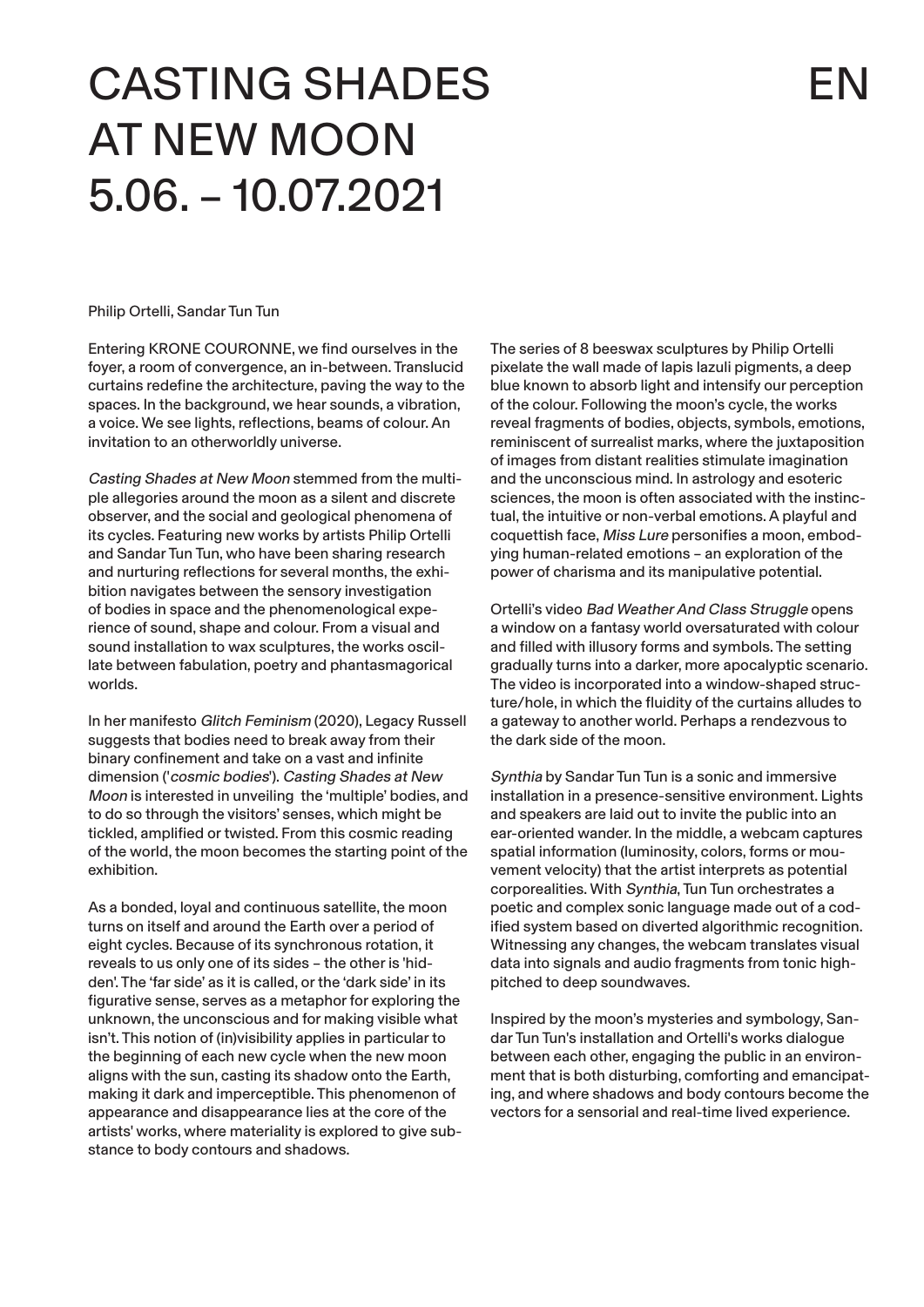Philip Ortelli (1991, born in Bern, lives and works in Zurich) works mainly with sculpture and video, oscillating between concept and intuition. His most recent work negotiates part of the complex history of representation of queer living realities in Switzerland. After completing his Bachelor's degree at the HKB in Bern and an MA at the Sandberg Institute in Amsterdam in 2018, Ortelli has exhibited his work at various institutions (Kunsthaus Langenthal, Centre d'Art Contemporain Genève, etc.) and received several awards.

Sandar Tun Tun (1989, lives and works in Geneva and Marseille) is an artist and composer working with time-based media. Negotiating an aesthetic and social experience that often privileges the gaze, her practice is an exploration of listening that she deploys in collaborative research projects and through the musical entities Nay Thit (DJ, producer) and SD S (noise, experimental music). Her installations, performances, compositions and collective writing examine power relations, the space of appearance/disappearance and contemporary conditions of coexistence. She is also one half of BARE-TT, a duo formed in 2016 that investigates sonic narrative possibilities at the intersection of science fiction and living symbiotic relationships.

Events:

Sa, 5.6, 16:00-21:00 Vernissage

Fr, 11.6, 20:00-22:00 KRONE Karaoké

Fr, 25.6, 19:00 Performative Reading

Sun, 4.7, 19:00 Surprise Screening

Sa, 10.7, 16:00–21:00 Performance Our Own Psalmody Sandar Tun Tun

The exhibition is supported by: Kultur Stadt Bern Fonds cantonal d'art contemporain, DCS, Genève Erna und Curt Burgauer Stiftung Burgergemeinde Bern Oertli Stiftung

Opening hours:

Thu-Fri, 16:00-19:00 Sat, 12:00-16:00 Sun, 12:00-16:00